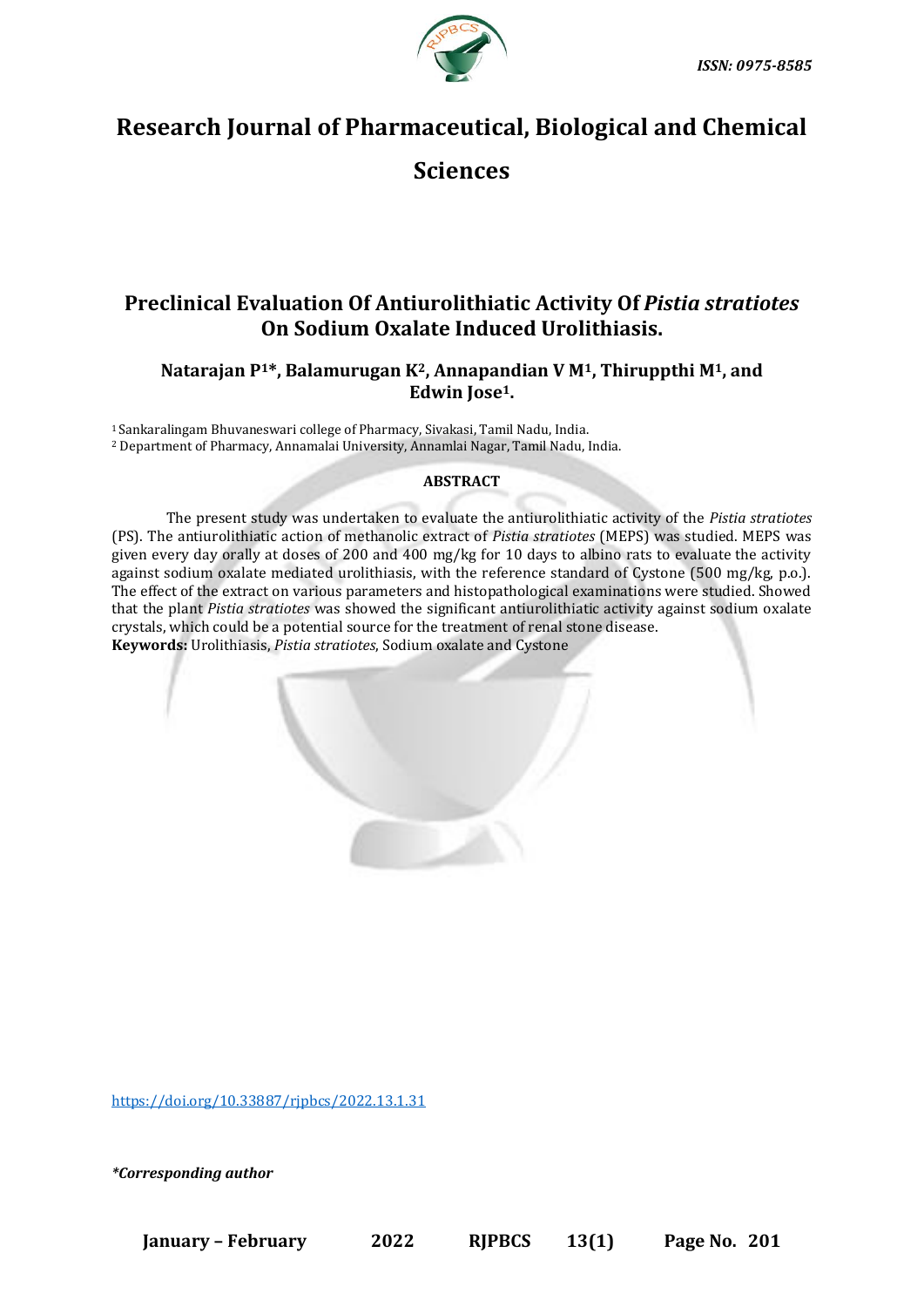

#### **INTRODUCTION**

The usage of herbal medicine is one of the oldest forms of health care system. It has been used in all cultures throughout the history[1]. About 75-80% of world population is depending herbal medicine for primary health care[2]. Diseases are born along with man's birth, drug came into existence very long back to prevent and cure the disease. So the history and story of drug is old as mankind. There is a general belief that herbal drugs have no side effects, cheap and locally available so it is used as primary health care [3].

The term 'Urolithiasis' comes from the Greek word, ouron means urine and *lithos* means "stone"[4]. It is also called as nephrolithiasis, kidney stones or renal calculi. Deficiency of any one of inhibitors or excess of any one of promoters plays an important role in stone formation [5].

*Pistia stratiotes* is an aquatic plant, floating on lakes, streams, stagnant water ponds and lime-rich water. It is distributed in the tropical and subtropical region of Asia, Africa, and America[6]. *Pistia stratiotes* is found in ponds and streams almost allover India. *Pistia stratiotes* leaves are green color, odorless and bitter in taste. The ash of *Pistia stratiotes* is applied to the ringworm of the scalp. The Plant leaves are used in ulcers,eczema,leprosy,syphilis and piles. Juice of leaves boiled in coconut oil is applied externally in chronic skin diseases[7]. The aim of present study is to evaluate the efficacy of *Pistia stratiotes* in management of urolithiasis in sodium oxalate induced urolithiasis in wistar albino rat model.

### **MATERIALS AND METHODS**

#### **Plant**

The plant *Pistia stratiotes* was authenticated by Dr.V.Ganesan, Associate Professor and Head, Centre for research PG Studies n Bontany, Ayya Nadar Janaki ammal College, Sivakasi, Tamil Nadu, India.

#### **Collection of plant**

Whole plant of *Pistia stratiotes* collected in the month of August 2012, from Manappakkam , Kanchipuram district , Tamilnadu , India. The whole plant were cleaned and dried under the shade to avoid degradation.

### **Preparation of Extract**

The plant *Pistia stratiotes* was collected and it was size reduced into small pieces and shadow dried. The dried materials were coarsely powdered before maceration. After maceration the extract was distillated and crude extract was collected [8].

### **Animals**

Wistar albino rats weighing 150-200g were used for this study. They were maintained in standard environmental conditions of temperature  $(25\pm2\degree c)$ , The animals were housed in clean polypropylene cages lined with husk, changed every 24 hours under a 12-hour light/ dark cycle. They were fed with standard diet and water *ad libitum*[9]. The studies were conducted in accordance with the Institutional Animal ethical committee : SBCP/2012-2013/CPCSEA/IAEC-III/04.

#### **Experimental design**

Sodium oxalate–induced urolithiatic model in rat was used to assess the activity of *Pistia stratiotes*. Rats were divided into five groups, each group containing 6 animals. Group I received only normal saline and served as normal rats. Group II which served as negative control. Group III were administered with cystone (500 mg/kg p.o) which served as positive control. Group IV and V were treated with methanolic extract of *Pistia stratiotes(MEPS)* at a dose of 250mg/kg and 500mg/kg p.o respectively[10]. Both the extracts and vehicle treatments were done for 10 days. Group II were injected with sodium oxalate (70 mg/kg, i.p.) after administration of MEPS, daily for 10 days. The urine of each rat was collected on the  $10<sup>th</sup>$ day. Blood were collected immediately after urine collection through retro-orbital puncture under light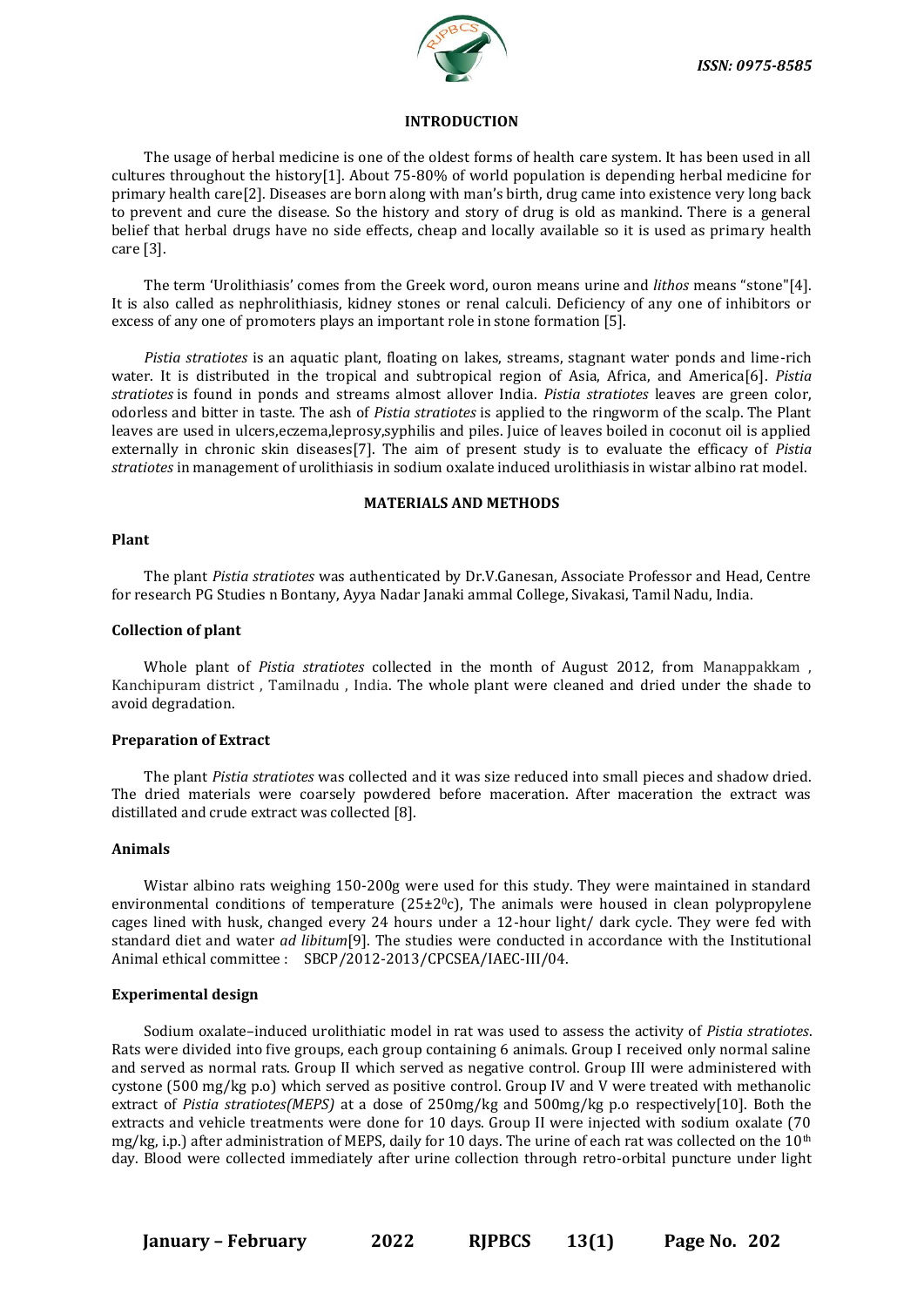

ether anaesthesia. The animals were sacrificed by cervical dislocation and removed the kidneys to examined for the presence of calcium oxalate crystals and stone formation by histological techniques[11].

#### **RESULTS AND DISCUSSION**

#### **Body weight**

The change in body weight of albino rats after receiving sodium oxalate (70mgkg.p.o) and respective drug treatments was shown in Table-. The Group-2 animals show significant decrease in body weight when compared to Group-1 animals. But the Group 3 to 5 animals receiving respective drug treatment shows increase in body weight when compared to Group-2.

#### **Urine volume and pH**

Administration of Sodium oxalate (70mg/kg.p.o) shows significant change in urine volume and urine pH. Administration of cystone (500mg/kg p.o.), MEPS (250 and 500mg/kg) shows significantly increase in urine volume and pH compared to sodium oxalate alone treated group. The results were shown in table-.

#### **Urinary creatinine**

Administration of sodium oxalate (70mg/kg i.p.) for 10 days significantly reduce urinary creatinine level when compared to Group-1. Treatment with MEPS (250 and 500mg/kg p.o) and cystone (500mg/kg p.o) for ten days significantly increased (P<0.01) the excretion of creatinine when compared to Group-2.

#### **Urinary Urea**

The group of sodium oxalate was increase when compared to Group-I. The treatment of cystone and MEPS (250 and 500 mg/kg p.o.) also significantly reduced when compared to Group-II

#### **Uric acid and Sodium**

Sodium oxalate was significantly decrease when compared to Group-I. The treatment of cystone and MEPS (250 and 500 mg/kg p.o.) significantly increased when compared to Group-II respectively.

### **Potassium**

The Group-II (sodium oxalate) was significantly decrease when compared to Group-I. The treatment of cystone and MEPS (250 and 500 mg/kg p.o.) were significantly increased when compared to Group-II respectively

### **Calcium and Oxalate**

Sodium oxalate(Group-II) was significantly increased when compared to Group-I. The Group-II Cystone (Standard drug) 500mg/kg.p.o was decreased and Methanolic extracts of *Pistia stratiotes* (MEPS) (250 and 500 mg/kg p.o.) also significantly decreased when compared to Group-II respectively.

### **Total protein**

Group-II (Sodium oxalate) was significantly increased when compared to Group-I. The Group-II Cystone (Standard drug) 500mg/kg.p.o was decreased and MEPS (250 and 500 mg/kg p.o.) also significantly decreased when compared to Group-II respectively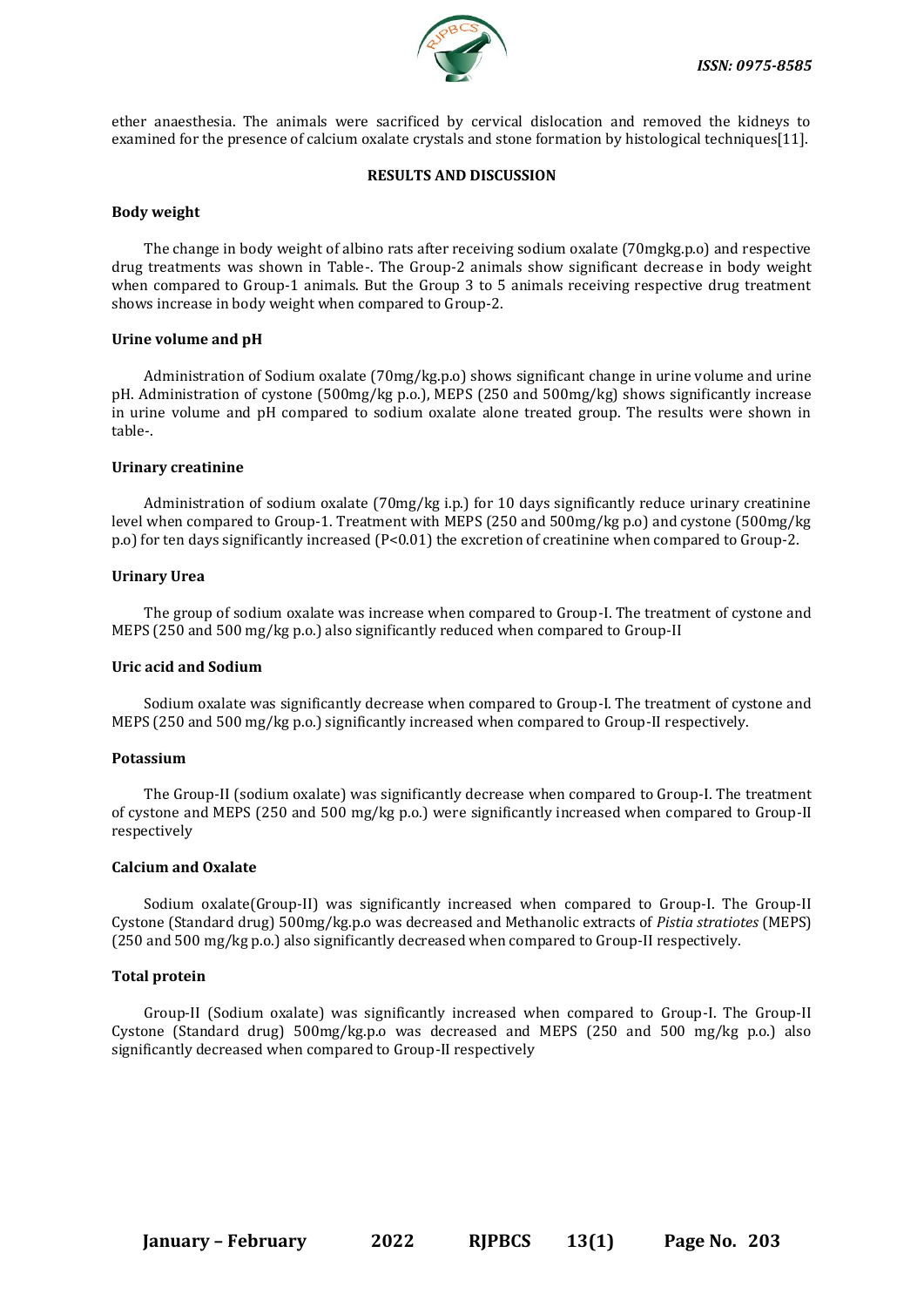

| <b>Treatment and dose</b>     | Body weight in gram |                  |  |
|-------------------------------|---------------------|------------------|--|
|                               | Initial             | Final            |  |
| Normal Saline(10ml/kg.p.o)    | $170.8 \pm 1.53$    | $177.5 \pm 1.11$ |  |
| Negative control(70mg/kg.p.o) | $179.2 \pm 1.54$    | $165.0 \pm 1.29$ |  |
| Cystone(500mg/kg.p.o)         | $178.3 \pm 1.05$    | 180.8±1.53       |  |
| MEPS(200 mg/kg.p.o)           | 183.3±2.11          | 187.5±1.12       |  |
| MEPS(400 mg/kg.p.o)           | $165 \pm 1.82$      | $172.5 \pm 1.11$ |  |

### **Effect of PS on changes body weight on sodium oxalate induced Urolithiasis.**

# **Effect of PS on urinary output and urinary pH in sodium oxalate induced urolithiasis**

| <b>Treatment</b>                 | Volume of urine(ml) | pH of urine       |
|----------------------------------|---------------------|-------------------|
| Normal Saline(10ml/kg.p.o)       | $3.4 \pm 0.025$     | $7.5 \pm 0.03$    |
| Negative control $(70mg/kg.p.o)$ | $0.64 \pm 0.005$    | $6.36 \pm 0.03$   |
| Cystone(500mg/kg.p.o)            | $5.31 \pm 0.047**$  | $7.71 \pm 0.07**$ |
| MEPS(200 mg/kg.p.o)              | $2.41 \pm 0.031*$   | $6.83 \pm 0.03*$  |
| MEPS(400 mg/kg.p.o)              | $5.16 \pm 0.055**$  | $7.61 \pm 0.03**$ |

Values are mean ± SEM; n=6 in each group; Group –II was compared with Group –I. Group-III to V were compared to Group-II. The values of biochemical parameters rats were not altered significantly.

# **Effect of PS on urinary parameters against sodium oxalate induced Urolithiasis**

|                               | Urine levels               |                    |                    |                   |
|-------------------------------|----------------------------|--------------------|--------------------|-------------------|
| Group                         | <b>Creatinine</b><br>(g/l) | Urea<br>(g/l)      | Uric acid<br>(g/l) | Sodium<br>(mEq/l) |
| Normal Saline(10ml/kg.p.o)    | $0.78 \pm 0.005$           | $4.01 \pm 0.085$   | $4.5 \pm 0.005$    | $152.0 \pm 0.48$  |
| Negative control(70mg/kg.p.o) | $0.23 \pm 0.004$           | $7.88 \pm 0.31$    | $1.63 \pm 0.003$   | $70.13 \pm 0.51$  |
| Cystone(500mg/kg.p.o)         | $0.76 \pm 0.004$           | $4.33 \pm 0.28$    | $4.43 \pm 0.003$   | $147.5 \pm 0.42$  |
| MEPS(200 mg/kg.p.o)           | $0.44\pm0.006*$            | $6.10 \pm 0.22$ *  | $3.25 \pm 0.062*$  | $139.9 \pm 0.43*$ |
| MEPS(400 mg/kg.p.o)           | $0.76 \pm 0.004**$         | $5.36 \pm 0.055**$ | $4.42 \pm 0.003**$ | $146.8\pm0.34**$  |

Values are mean ± SEM; n=6 in each group; Group –II was compared with Group –I. Group-III to V were compared to Group-II. The values of biochemical parameters rats were not altered significantly.

### **Effect of PS on urinary parameters against sodium oxalate induced Urolithiasis**

|                                  | Urine levels               |                    |                    |                    |
|----------------------------------|----------------------------|--------------------|--------------------|--------------------|
| Group                            | <b>Creatinine</b><br>(g/l) | Urea<br>(g/l)      | Uric acid<br>(g/l) | Sodium<br>(mEq/l)  |
| Normal Saline (10ml/kg.p.o)      | $0.78 \pm 0.005$           | $4.01 \pm 0.085$   | $4.5 \pm 0.005$    | $152.0 \pm 0.48$   |
| Negative control $(70mg/kg.p.o)$ | $0.23 \pm 0.004$           | $7.88 \pm 0.31$    | $1.63 \pm 0.003$   | $70.13 \pm 0.51$   |
| Cystone(500mg/kg.p.o)            | $0.76 \pm 0.004$           | $4.33 \pm 0.28$    | $4.43 \pm 0.003$   | $147.5 \pm 0.42$   |
| MEPS(200 mg/kg.p.o)              | $0.44\pm0.006*$            | $6.10\pm0.22*$     | $3.25 \pm 0.062*$  | 139.9±0.43*        |
| MEPS(400 mg/kg.p.o)              | $0.76 \pm 0.004**$         | $5.36 \pm 0.055**$ | $4.42 \pm 0.003**$ | $146.8 \pm 0.34**$ |

Values are mean ± SEM; n=6 in each group; Group –II was compared with Group –I. Group-III to V were compared to Group-II. The values of biochemical parameters rats were not altered significantly.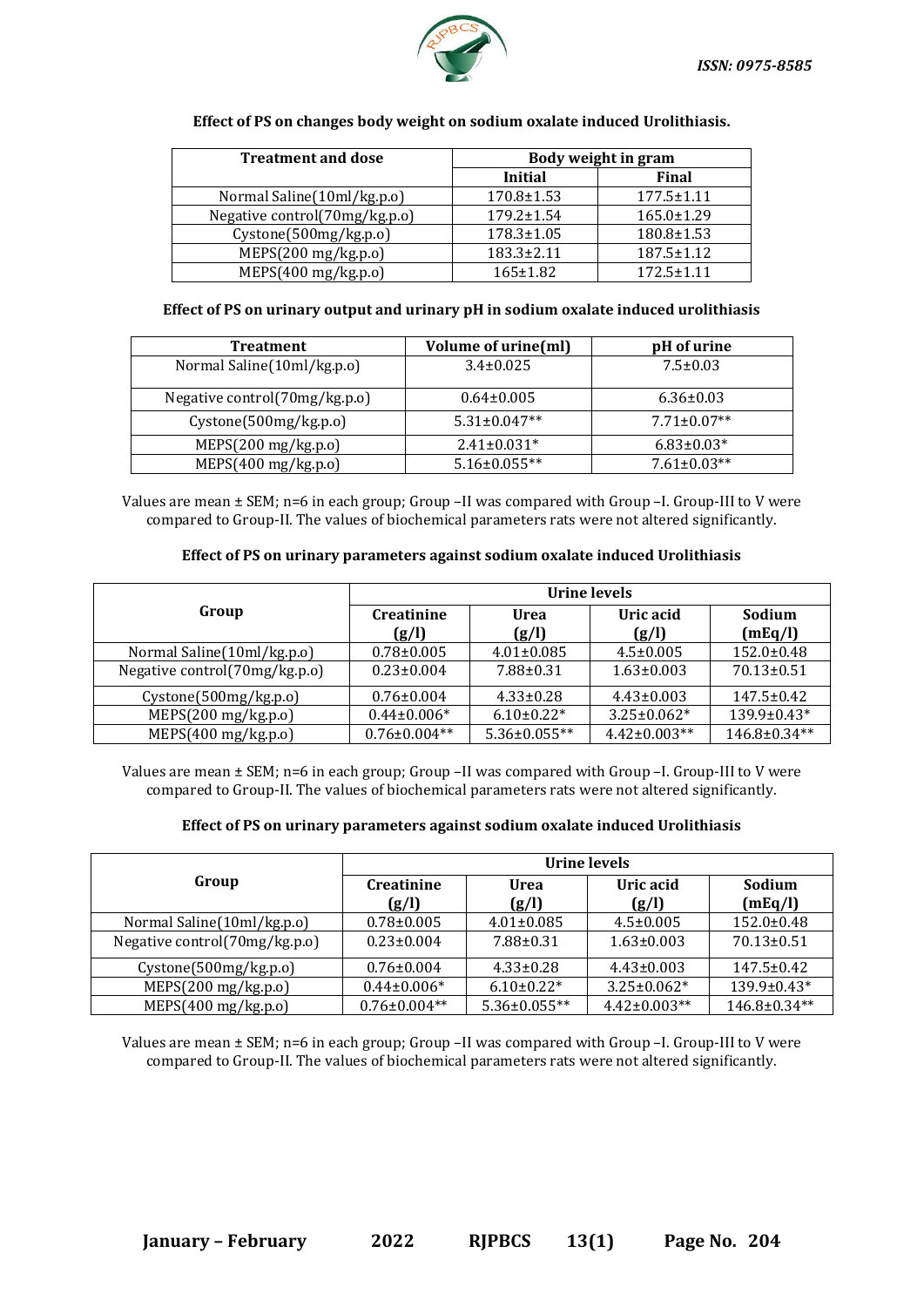

|                               | Urine levels                |                     |                           |                                 |
|-------------------------------|-----------------------------|---------------------|---------------------------|---------------------------------|
| Group                         | <b>Potassium</b><br>(mEq/l) | Calcium<br>(mMol/l) | <b>Oxalate</b><br>(mg/dl) | <b>Total protein</b><br>(mg/dl) |
| Normal Saline (10ml/kg.p.o)   | $5.4 \pm 0.05$              | $5.72 \pm 0.12$     | $0.45 \pm 0.003$          | $3.43 \pm 0.042$                |
| Negative control(70mg/kg.p.o) | $2.1 \pm 0.02$              | $15.58 \pm 0.35$    | $1.98 \pm 0.002$          | $8.58 \pm 0.03$                 |
| Cystone(500mg/kg.p.o)         | $5.08 \pm 0.04$             | $6.12 \pm 0.12$     | $0.46 \pm 0.002$          | $3.20 \pm 0.025$                |
| MEPS(200 mg/kg.p.o)           | $4.33 \pm 0.02*$            | $7.37 \pm 0.13*$    | $0.51 \pm 0.003*$         | $3.83 \pm 0.03*$                |
| MEPS(400 mg/kg.p.o)           | $5.01 \pm 0.05**$           | $5.95 \pm 0.26**$   | $0.47 \pm 0.002**$        | $3.45 \pm 0.042**$              |

### **Effect of PS on urinary parameters against sodium oxalate induced Urolithiasis**

Values are mean ± SEM; n=6 in each group; Group –II was compared with Group –I. Group-III to V were compared to Group-II. The values of biochemical parameters rats were not altered significantly.

# **Effect of PS on Kidney histopathology of animals treating with sodium oxalate**











Kidneys of all animals were subjected to histopathological studies. The sections of kidneys of negative control rats has shown deposition of micro crystals of sodium oxalate and crystal deposition in cortex.There was no significant tubular damage, hemorrhage and tubular congestion in the kidney sections (cortex) of the rats treated groups and the crystal deposition was significantly less when compared with disease induced animals.

**January – February 2022 RJPBCS 13(1) Page No. 205**